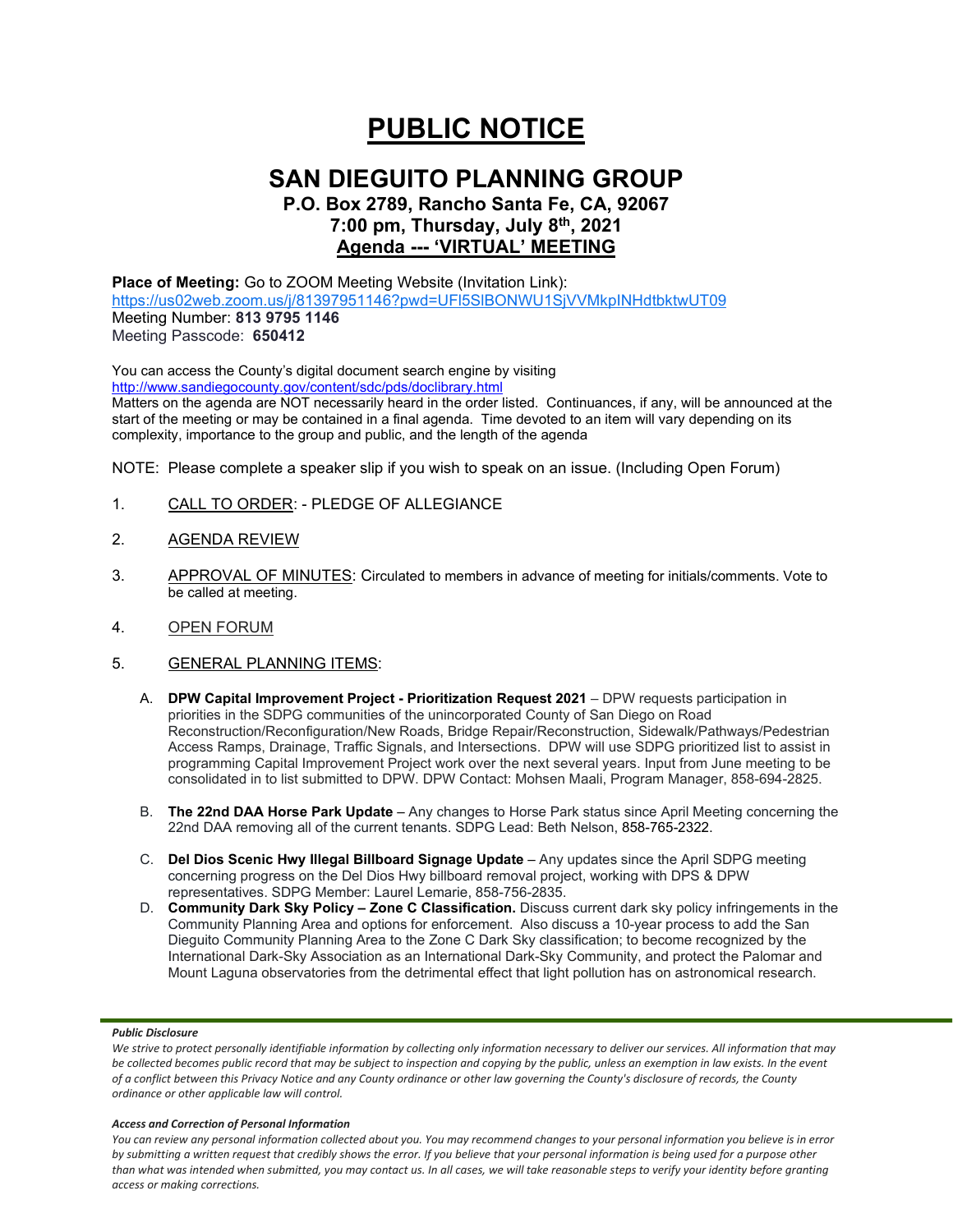Current dark sky policy conforms to the County of San Diego Zone A. Possible guest presenter: Bill Siino, Zone C Dark Sky Policy Expert; SDPG Member: Laurel Lemarie, 858-756-2835.

#### 6. MAJOR PROJECTS AND LAND USE ITEMS:

- A. **PDS2015 TPM 21229 Application for Tentative Parcel Map.** 16.17 acres with four parcels + remainder 2.24-**acre parcel** located at 7722 Rancho Santa Fe View Court, Rancho Santa Fe. APN #265-380-24. Applicant: Doug Logan for H&J Devco, LLC 760-510-3152; PDS Planner: Rachael Lindebrekke, 858-495- 5427; SDPG Member: Nicholas Christenfeld, 760-503-4214. *Continue to July 2021 SDPG Meeting*
- B. **PDS2021-AD-21-008 Administrative Permit, Molnar Fence Modification**. Location of 6 foot tall security fence and gated access. Site location: 4722 Sun Valley Road, Del Mar, CA 92014; APN: 302-202-1100. Applicant: Dave and Lisa Molnar, 858-442-1599; Applicant's Representative: Derek Berg, 760-390-0007; PDS Planner: Tabina Tonekaboni, 858-495-5418; SDPG Member: Don Willis, 858-481-6922. *Continue to July 2021 SDPG Meeting*
- C. **PDS2021-AD-21-015 Richmond Residence Barn and Accessory Building Permit**. Proposed new 1,596 sf barn with 1,093 sf accessory dwelling unit. Project location: 5371 La Glorieta, Rancho Santa Fe, CA 92067, Closest cross street: Linea del Cielo; APN: 268-111-13-00. Applicant Representative: Maxwell Wuthrich (B+W Architect) 858-756-1788; PDS Planner: Hunter McDonald, 858-495-5330; SDPG Member: Laurel Lemarie, 858-756-2835 *Continue to July 2021 SDPG Meeting*
- D. **PDS2021-LDGRMJ-30331 Major Grading Permit.** Follow-up discussion and updates from last month's 7-0- 0-5 vote to send a comments letter to PDS Director. Major grading plan for the import site with excavation of 19,900 cubic yards, fill of 155,600 cubic yards, and import of 135,700 cubic yards to allow for future construction of an equestrian facility. Location: Country Club Drive, Escondido, CA 92029; APN: 235-011- 01, 235-011-02. Applicant: H Grove NK Investors, LLC, Santa Monica, CA; PDS Planner (unknown as of publication); SDPG Member: Susan Williams, 760-212-3280.
- E. **PDS2021-STP-21-020 Sereda Residence House Relocation**. Construction (Move-on) Single Family Residence and new driveway, new grading, and new septic tank on vacant lot. Original house built in 2011 is located at 8111 Artesian Road, San Diego, CA 92127, Relocation site: 16682 Liberty Ridge, San Diego, CA 92127; APN: 269-100-46-00. The house is 3,138 square feet with a 3-car garage and covered patio. Applicant Contact: Kaz Urabe, 619-885-2120; PDS Planner: Nathan King, 619-323-5507; SDPG Member: Phil Fisch, 858-592-6758.

### 7. ADMINISTRATIVE MATTERS:

- **A.** Community Reports
- **B.** Consideration and comments on circulation mail
- **C.** Future agenda items and planning<br>**D.** Prospective & returning Planning G
- Prospective & returning Planning Group members: As of June 25, 2021, Steve Thomas has resigned from Seat #10. Secretary position OPEN SDPG member seats #6, #8, #10 and #13 are OPEN.
- **E.** Supply orders and reimbursement of expenses.

**NOTE: The San Dieguito Planning Group currently has FOUR vacancies, Seat #6, Seat #8, Seat #10 and Seat #13.** If you wish to become a member of the SDPG, please provide the chair with your current resume and plan to attend 2 or 3 meetings in advance of processing your application for membership.

#### *Public Disclosure*

We strive to protect personally identifiable information by collecting only information necessary to deliver our services. All information that may *be collected becomes public record that may be subject to inspection and copying by the public, unless an exemption in law exists. In the event of a conflict between this Privacy Notice and any County ordinance or other law governing the County's disclosure of records, the County ordinance or other applicable law will control.*

#### *Access and Correction of Personal Information*

*You can review any personal information collected about you. You may recommend changes to your personal information you believe is in error by submitting a written request that credibly shows the error. If you believe that your personal information is being used for a purpose other than what was intended when submitted, you may contact us. In all cases, we will take reasonable steps to verify your identity before granting access or making corrections.*